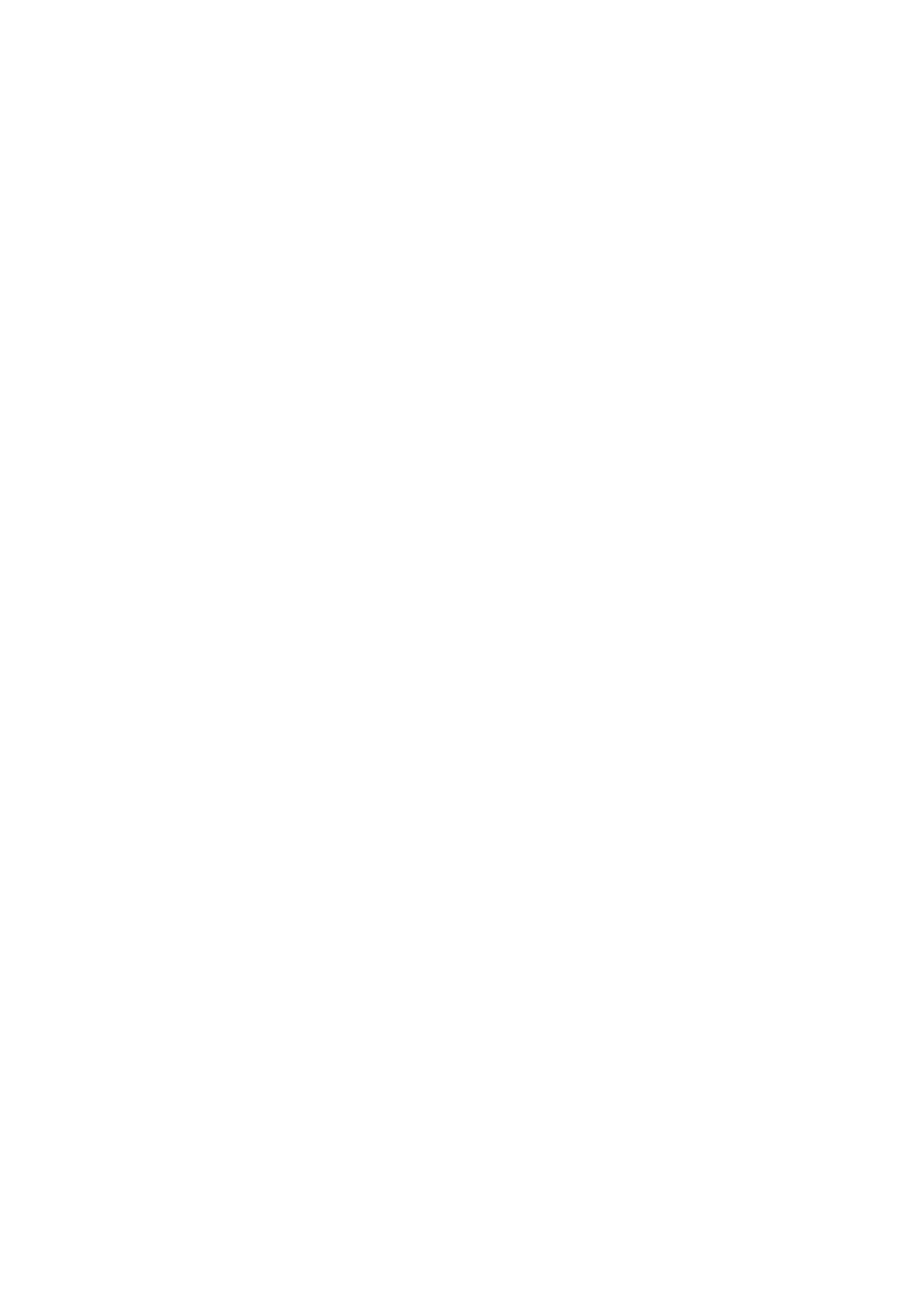social safety net system guaranteed by a formal occupation. As a consequence, India's potential manufacturing renaissance, especially in terms of employment, is still in its early stages. This appears quite surprising for a country whose supply of arable land is second only to the United States and which has successfully developed a process of tertiarisation of its economy. But modernization cannot only rely upon a strong IT sector and labour productivity growth could be not sufficient to solve problems of acute poverty or underemployment. India should look to establish and reinforce forward and backward linkages between agriculture and manufacturing if it wants to transform a jobless growth pattern into an inclusive growth process. After more than thirty years since the Green Revolution, the agrarian question is still open for India.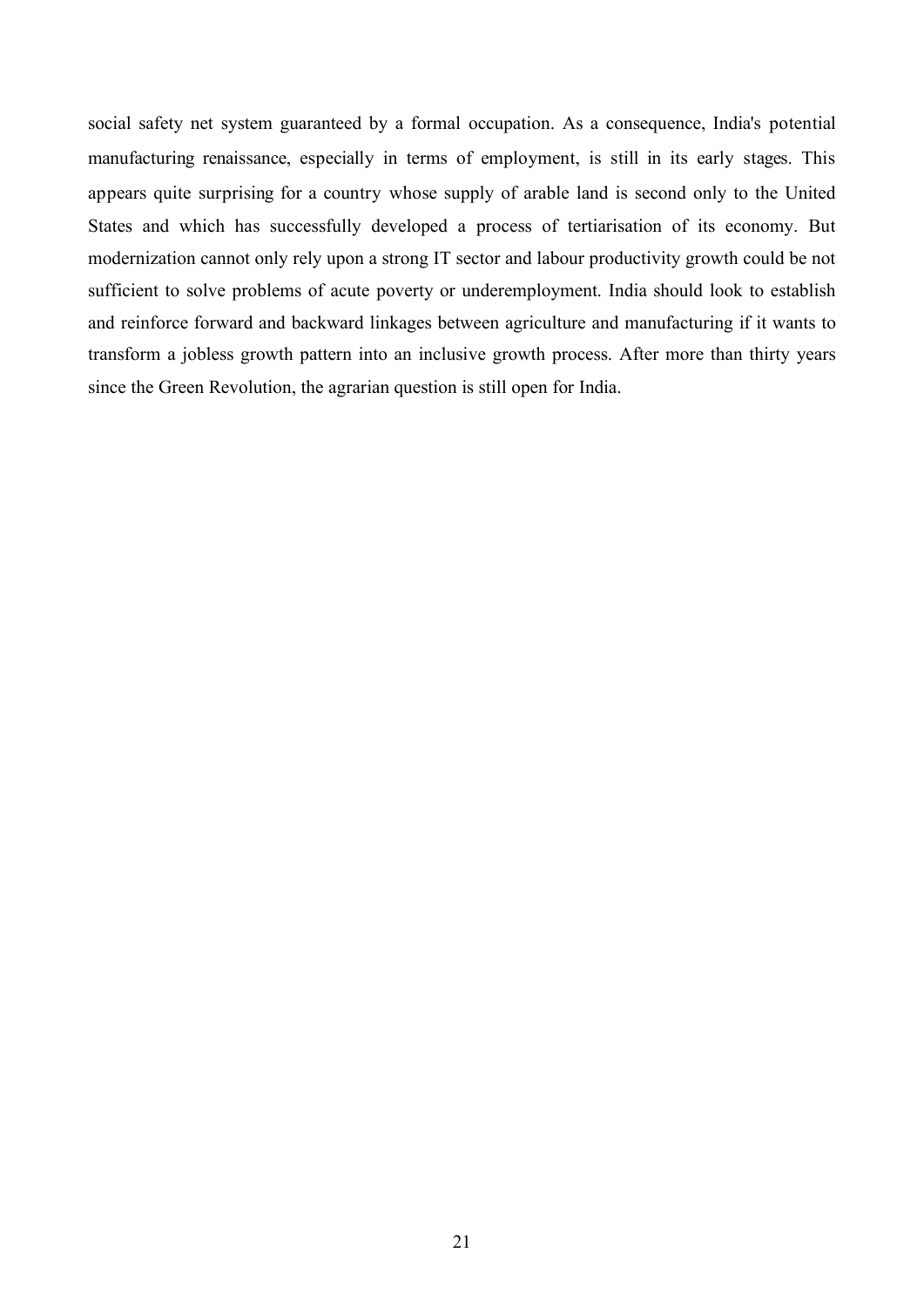**Figure 1. Sector evolution over GDP**



 **Source: CSO**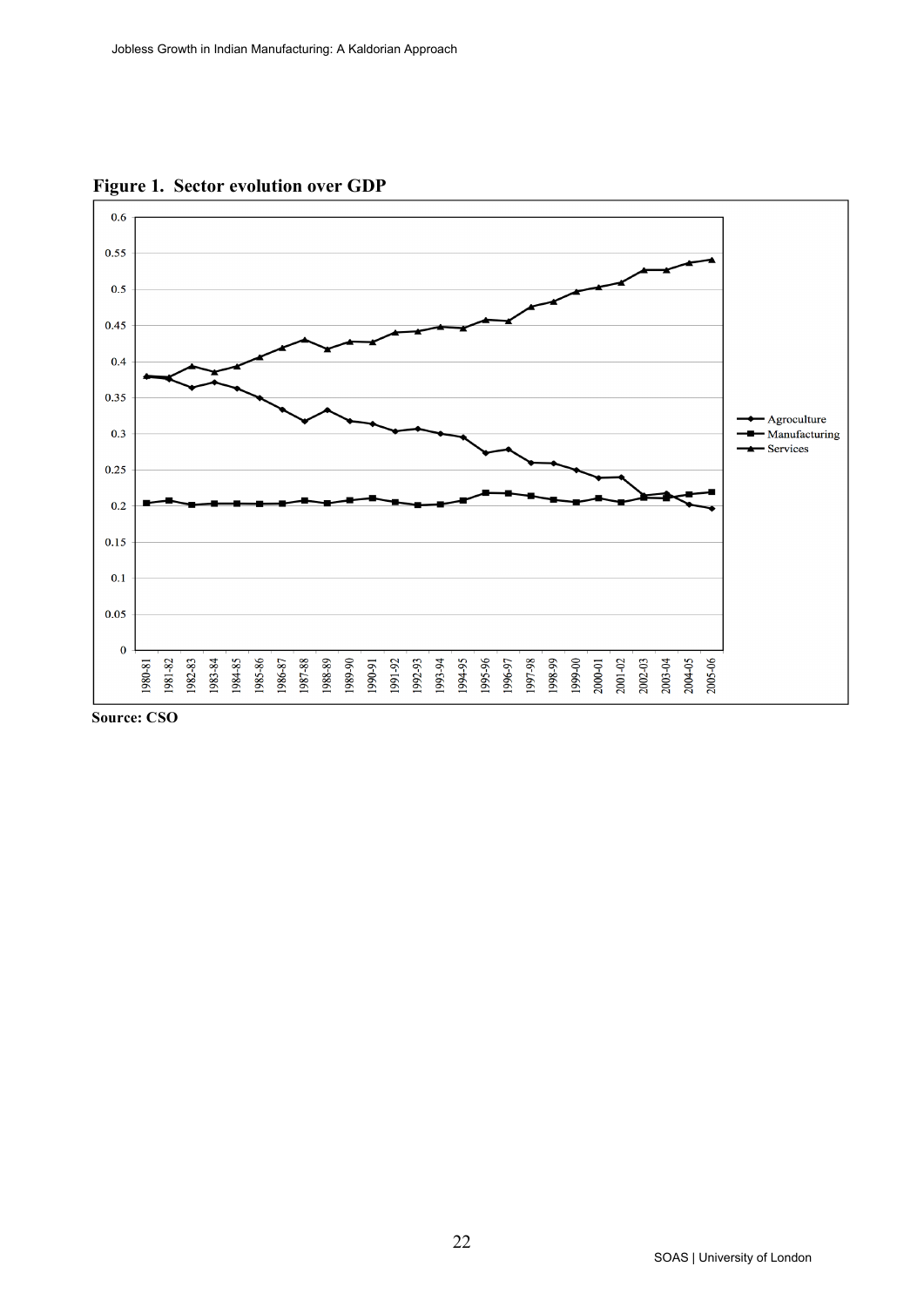### **Table 1. Indian labour force, millions**

|                                 | 1981   | 1991   | 2001   | 2005   |
|---------------------------------|--------|--------|--------|--------|
| <b>Labour Force</b>             | 305.73 | 369.14 | 451.38 | 476.13 |
| <b>Unorganised Sector</b>       | 282.83 | 342.41 | 423.59 | 449.67 |
| <b>Organised Sector</b>         | 22.90  | 26.73  | 27.79  | 26.46  |
| as percentage of labour force   | 7.49   | 7.24   | 6.16   | 5.56   |
| <b>Private Organised Sector</b> | 7.40   | 7.68   | 8.65   | 8.45   |
| as percentage of labour force   | 2.42   | 2.08   | 1.92   | 1.78   |

Source: *Economic Survey*, different issues, and World Development Indicators (2006).

**Table 2. Sector distribution of employment in the organised sector (in percentage)**

|                    | 1981 | 1991 | 2001 | 2005 |
|--------------------|------|------|------|------|
| <b>Public</b>      |      |      |      |      |
| <b>Agriculture</b> | 8.3  | 8.2  | 7.2  | 8.4  |
| <b>Industry</b>    | 21.1 | 20.5 | 18.0 | 16.1 |
| <b>Services</b>    | 70.6 | 71.3 | 74.8 | 75.5 |
| Private            |      |      |      |      |
| <b>Agriculture</b> | 13.4 | 12.9 | 11.7 | 12.6 |
| Industry           | 62.9 | 59.8 | 59.2 | 54.3 |
| <b>Services</b>    | 23.7 | 27.3 | 29.1 | 33.2 |
| <b>Total</b>       |      |      |      |      |
| <b>Agriculture</b> | 9.9  | 9.5  | 8.6  | 9.7  |
| <b>Industry</b>    | 34.6 | 31.8 | 30.8 | 28.3 |
| <b>Services</b>    | 55.4 | 58.7 | 60.6 | 62.0 |

Source: *Economic Survey*, different issues.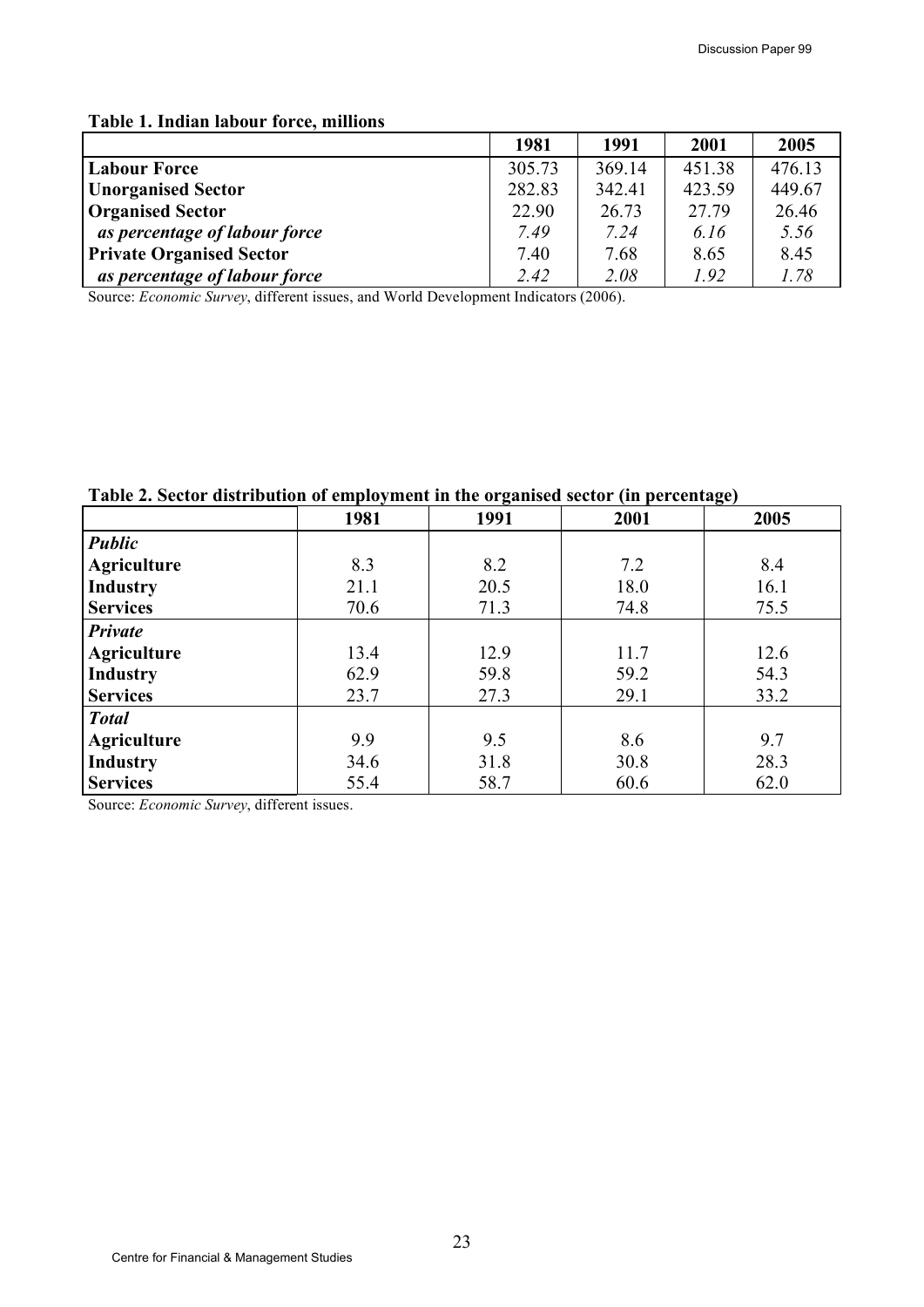#### **Table 3. Unorganized sector distribution of employment, millions (estimates)**

|                    | 1983  | 1993  | 1999       |
|--------------------|-------|-------|------------|
| <b>Agriculture</b> | 206.7 | 242.6 | 237.4      |
| Industry           | 33.7  | 46.9  | 58.2       |
| <b>Services</b>    | 39.4  | 60.7  | רד<br>ن. ر |

Source: author's calculations based on *Economic Survey*, different issues, and Dutta (2002).

#### **Table 4. Share of unorganised segment in Net State Domestic Product by economic activities at current prices (in percentage)**

|                                                         | 1980        | 1991 | 2001 | 2005 |
|---------------------------------------------------------|-------------|------|------|------|
| Agriculture, forestry and fishing                       | 95.2        | 96.2 | 96.4 | 94.4 |
| <b>Mining and quarrying</b>                             | 9.6         | 7.7  | 9.0  | 7.9  |
| Manufacturing                                           | 46.3        | 39.1 | 36.5 | 32.8 |
| <b>Electricity, gas and water supply</b>                | 6.0         | 3.6  | 2.8  | 4.7  |
| <b>Construction</b>                                     | 48.0        | 55.5 | 57.2 | 62.4 |
| Trade, hotels and restaurants                           | 89.6        | 91.9 | 83.7 | 80.6 |
| Transport, store and communication                      | 45.2        | 52.3 | 57.2 | 63.7 |
| Financing, insurance, real estate and business services | 65.0        | 40.6 | 49.2 | 44.5 |
| Community, social and personal services                 | 25.9        | 19.4 | 23.7 | 27.1 |
| <b>Net State Domestic Product</b>                       | <i>70.0</i> | 63.8 | 60.4 | 58.0 |

Source: *National Account Statistics*, Government of India, different issues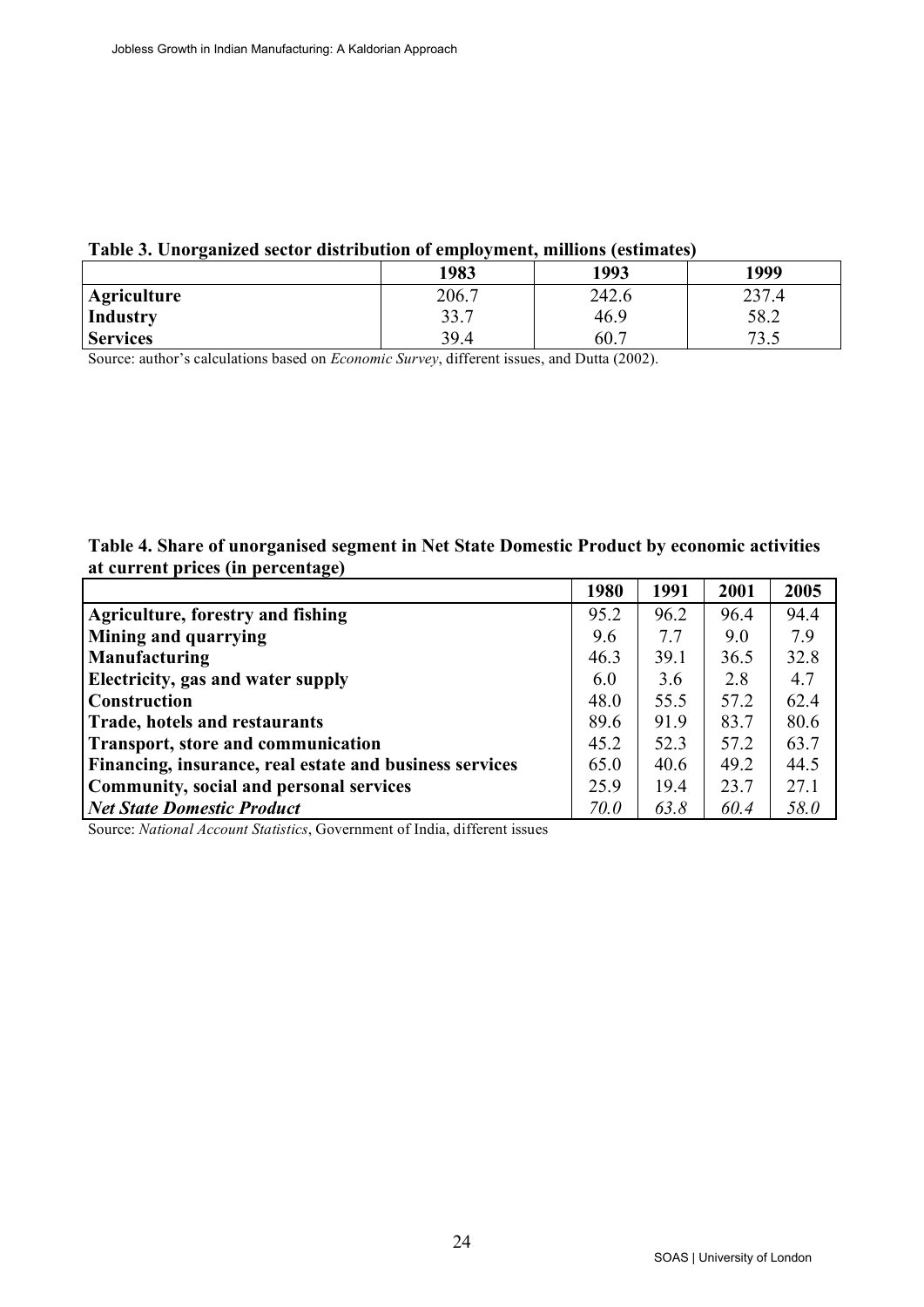|                                                         | 1981-1991 | 1991-2001 | 2001-2005 |
|---------------------------------------------------------|-----------|-----------|-----------|
| Agriculture, forestry and fishing                       | 0.31      | $-0.03$   | 0.39      |
| Mining and quarrying                                    | 0.21      | $-0.37$   | 0.63      |
| Agriculture                                             | 0.36      | $-0.20$   | 0.81      |
| Manufacturing                                           | 0.08      | 0.03      | $-0.48$   |
| Electricity, gas and water supply                       | 0.36      | 0.07      | $-0.40$   |
| Construction                                            | 0.14      | $-0.14$   | $-0.39$   |
| <b>Industry</b>                                         | 0.13      | 0.01      | $-0.43$   |
| Trade, hotels and restaurants                           | 0.25      | 0.14      | 0.32      |
| Transport, store and communication                      | 0.20      | 0.02      | $-0.17$   |
| Financing, insurance, real estate and business services | 0.52      | 0.17      | 0.51      |
| Community, social and personal services                 | 0.40      | 0.12      | $-0.19$   |
| <b>Services</b>                                         | 0.35      | 0.09      | $-0.08$   |
| All                                                     | 0.33      | 0.07      | $-0.18$   |

# **Table 5. Sectoral employment output elasticities, registered sector**

Source: author's calculations based on *Economic Survey*, different issues

#### **Table 6. Labour demand of registered manufacturing workers: variables average annual growth (in percentage), 1980-2004**

| $\sim$                       |      |                                 |         |
|------------------------------|------|---------------------------------|---------|
| <b>Workers</b>               | 0.46 | <b>Registered Manufacturing</b> | 5.78    |
| Wage                         | 1.05 | Manufacturing                   | 5.26    |
| Capital                      | 3.59 | State Output (NSDP)             | 4.98    |
| Intersectoral terms of trade | 0.27 | Unregistered Share              | $-0.83$ |

Source: author's calculations based on *Economic Survey*, different issues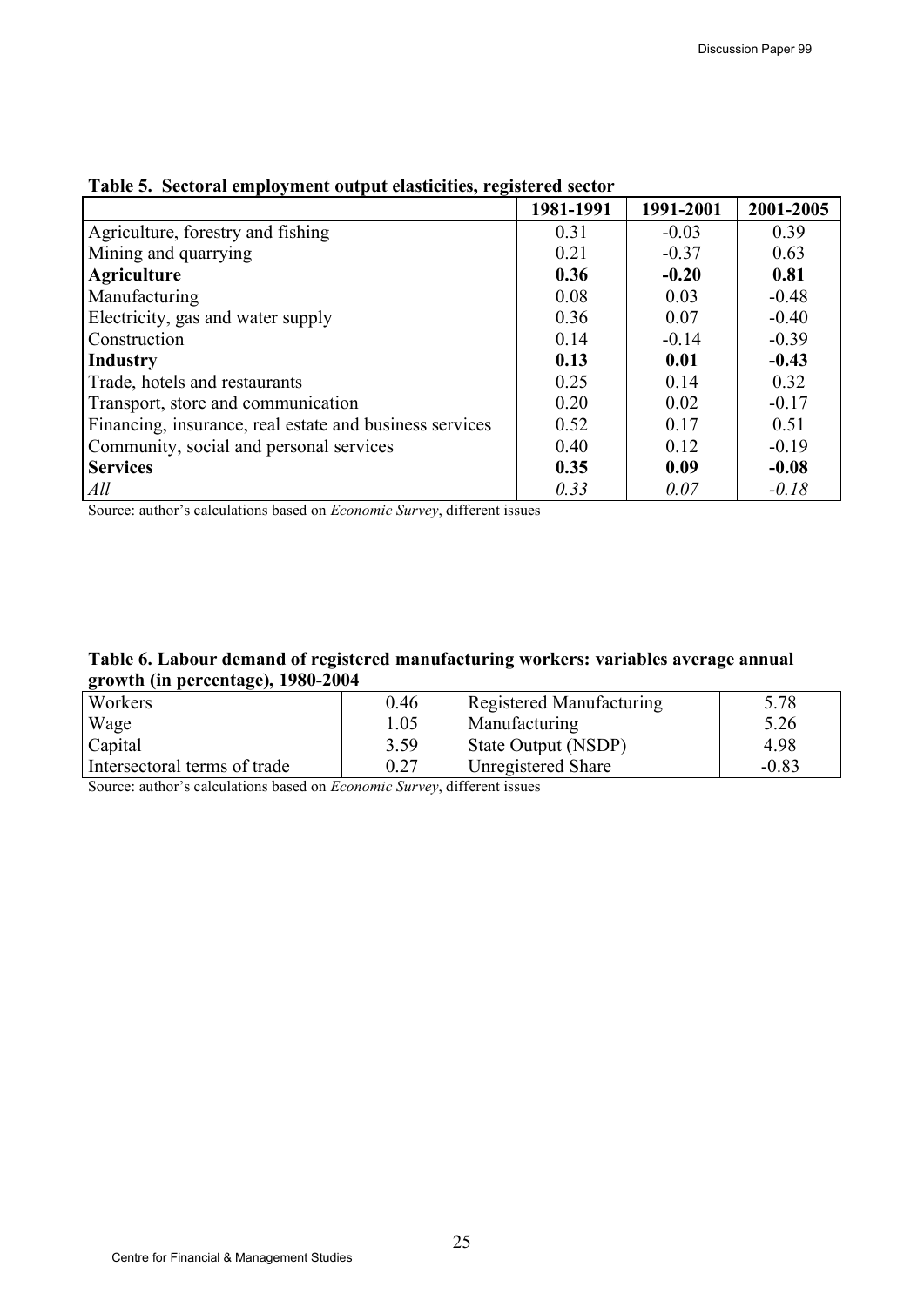| Table 7. System-GMM estimations of labour demand growth across 15 Indian states, 1980-2004 |  |  |  |  |  |
|--------------------------------------------------------------------------------------------|--|--|--|--|--|
|--------------------------------------------------------------------------------------------|--|--|--|--|--|

| <b>VARIABLES</b>            | (a)         | (b)         | (c)         | (d)         | $(e)^+$     |
|-----------------------------|-------------|-------------|-------------|-------------|-------------|
| L.workers                   | $-0.376***$ | $-0.379***$ | $-0.382***$ | $-0.379***$ | $-0.362***$ |
|                             | (0.074)     | (0.079)     | (0.082)     | (0.073)     | (0.074)     |
| L2.worker                   | 0.024       | 0.016       | $-0.017$    | $-0.014$    | 0.005       |
|                             | (0.054)     | (0.056)     | (0.046)     | (0.044)     | (0.040)     |
| L3.workers                  | $0.105**$   | $0.093*$    | 0.068       | 0.066       | 0.074       |
|                             | (0.049)     | (0.048)     | (0.046)     | (0.048)     | (0.045)     |
| wage                        | $-0.089***$ | $-0.090***$ | $-0.093**$  | $-0.087**$  | $-0.098***$ |
|                             | (0.032)     | (0.034)     | (0.037)     | (0.038)     | (0.037)     |
| L.wage                      | $-0.057**$  | $-0.059**$  | $-0.054***$ | $-0.042*$   | $-0.046**$  |
|                             | (0.026)     | (0.025)     | (0.020)     | (0.022)     | (0.020)     |
| L <sub>2</sub> .wage        | $-0.027$    | $-0.029$    | $-0.010$    | $-0.002$    | $-0.007$    |
|                             | (0.025)     | (0.025)     | (0.020)     | (0.017)     | (0.018)     |
| capital                     | $0.092***$  | $0.091***$  | $0.090***$  | $0.100***$  | 0.099***    |
|                             | (0.029)     | (0.029)     | (0.026)     | (0.030)     | (0.028)     |
| L.capital                   | $0.030*$    | $0.029*$    | $0.028*$    | $0.040**$   | $0.030*$    |
|                             | (0.017)     | (0.017)     | (0.016)     | (0.017)     | (0.018)     |
| L.capital                   | $-0.023$    | $-0.025$    | $-0.032$    | $-0.017$    | $-0.027$    |
|                             | (0.016)     | (0.017)     | (0.020)     | (0.018)     | (0.017)     |
| terms_of_trade              | $0.064**$   | $0.065**$   | $0.078**$   | $0.072**$   | $0.075**$   |
|                             | (0.027)     | (0.027)     | (0.036)     | (0.030)     | (0.031)     |
| L.terms_of_trade            | 0.014       | 0.014       | 0.018       | 0.015       | 0.012       |
|                             | (0.032)     | (0.033)     | (0.035)     | (0.032)     | (0.031)     |
| L2.terms_of_trade           | 0.047       | 0.048       | 0.042       | 0.028       | 0.031       |
|                             | (0.036)     | (0.036)     | (0.037)     | (0.033)     | (0.033)     |
| registered_manuf            | $0.030*$    |             |             |             |             |
|                             | (0.016)     |             |             |             |             |
| L.registered_manuf          | $0.042**$   |             |             |             |             |
|                             | (0.019)     |             |             |             |             |
| L2.registered_manuf         | $0.037**$   |             |             |             |             |
|                             | (0.015)     |             |             |             |             |
| manufacturing               |             | $0.048**$   |             |             |             |
|                             |             | (0.022)     |             |             |             |
| L.manufacturing             |             | $0.049*$    |             |             |             |
|                             |             | (0.028)     |             |             |             |
| L2.manufacturing            |             | $0.062*$    |             |             |             |
|                             |             | (0.033)     |             |             |             |
| state_output                |             |             | $0.126***$  |             |             |
|                             |             |             | (0.041)     |             |             |
| L.state_output              |             |             | 0.105       |             |             |
|                             |             |             | (0.076)     |             |             |
| L2.state_output             |             |             | 0.101       |             |             |
|                             |             |             | (0.081)     |             |             |
| unregistered manuf share    |             |             |             | $-0.034*$   | $-0.023$    |
|                             |             |             |             | (0.019)     | (0.020)     |
| L.unregistered_manuf_share  |             |             |             | $-0.029$    | $-0.005$    |
|                             |             |             |             | (0.039)     | (0.039)     |
| L2.unregistered_manuf_share |             |             |             | $-0.058*$   | $-0.034$    |
|                             |             |             |             | (0.033)     | (0.032)     |
| Constant                    | $-0.175***$ | $-0.175***$ | $-0.098***$ | $-0.077***$ | $-0.077***$ |
|                             | (0.039)     | (0.039)     | (0.025)     | (0.023)     | (0.024)     |
| Observations                | 308         | 308         | 312         | 312         | 312         |
| Number of states            | 15          | 15          | 15          | <b>15</b>   | 15          |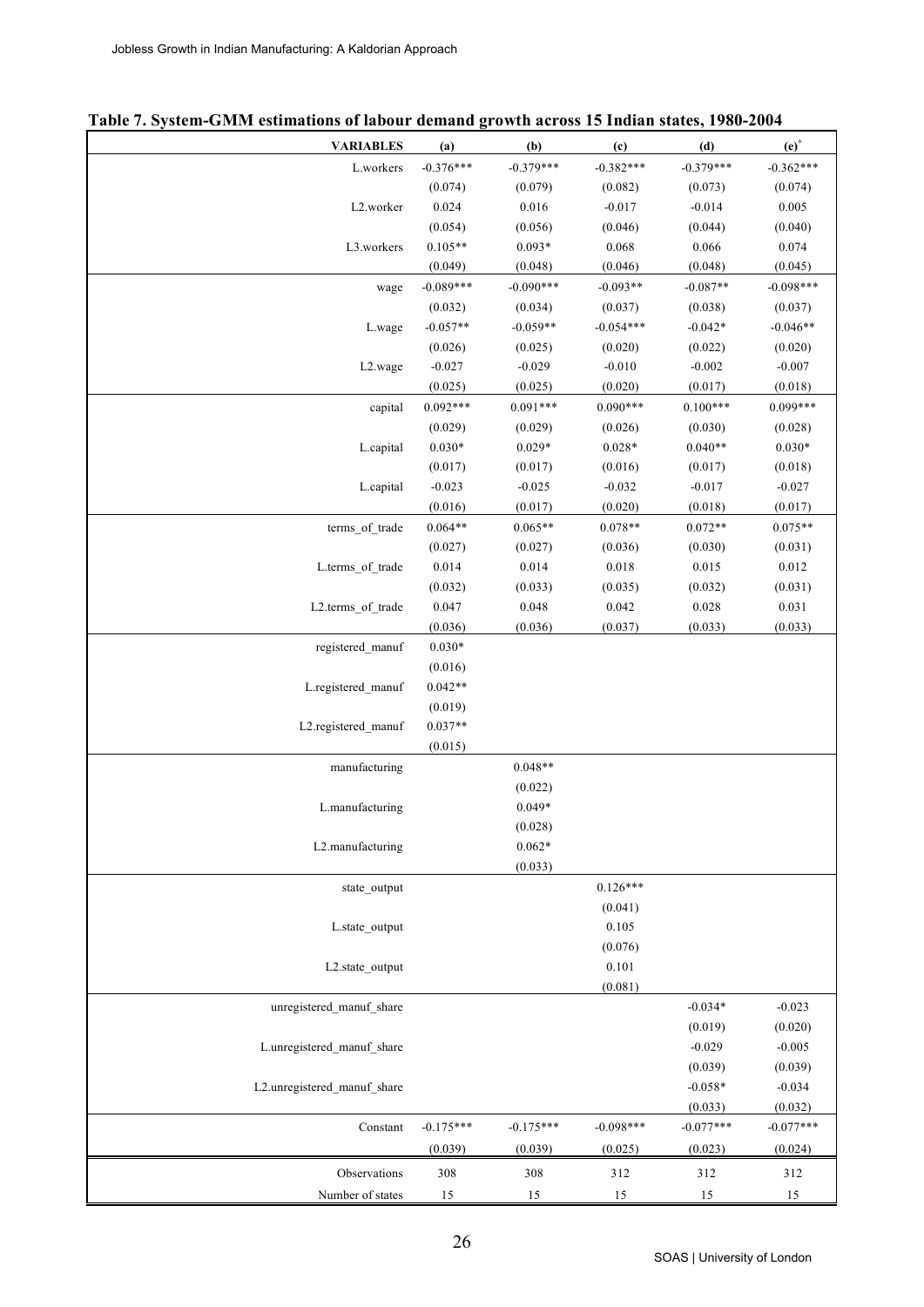| Arellano-Bond test for $AR(1)$ in first differences: |         |         |         |         |         |
|------------------------------------------------------|---------|---------|---------|---------|---------|
| $Z =$                                                | $-3.31$ | $-3.33$ | $-3.33$ | $-3.27$ | $-3.29$ |
| $Pr > z =$                                           | 0.001   | 0.001   | 0.001   | 0.001   | 0.001   |
| Arellano-Bond test for AR(2) in first differences:   |         |         |         |         |         |
| $Z =$                                                | 0.22    | 0.38    | 0.32    | 0.78    | 0.61    |
| $Pr > z =$                                           | 0.827   | 0.702   | 0.75    | 0.435   | 0.54    |
| Sargan test of overid. restrictions:                 |         |         |         |         |         |
| $chi2 =$                                             | 320.76  | 321.83  | 325.04  | 297.37  | 325.72  |
| $Pr > chi2 =$                                        | 0.384   | 0.386   | 0.322   | 0.003   | 0.313   |

Note: figures in parentheses are robust standard errors. \*Significant at 10%; \*\* significant at 5%; \*\*\* significant at 1% + Unregistered share treated as endogenous.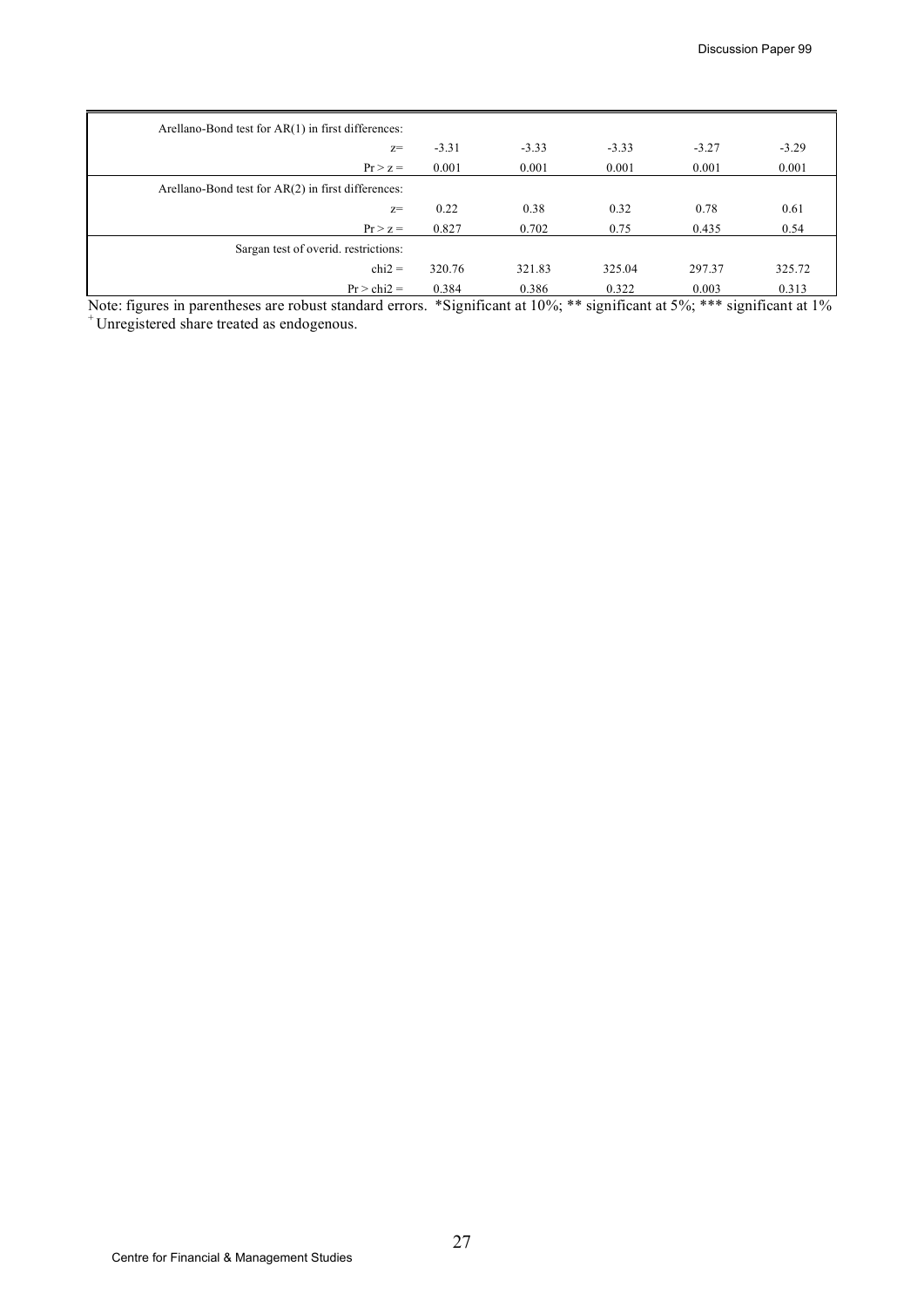|                              | (a)      | (b)      | (c)      | (d)      | (e)      |
|------------------------------|----------|----------|----------|----------|----------|
| Wages                        | $-0.138$ | $-0.139$ | $-0.105$ | $-0.102$ | $-0.122$ |
| Capital                      | 0.080    | 0.075    | 0.075    | 0.091    | 0.079    |
| Intersectoral terms of trade | 0.102    | 0.101    | 0.095    | 0.088    | 0.092    |
| Registered manufacturing     | 0.086    |          |          |          |          |
| Total manufacturing          |          | 0.123    |          |          |          |
| Output                       |          |          | 0.228    |          |          |
| Unregistered share           |          |          |          | $-0.087$ |          |
| Unregistered share (end.)    |          |          |          |          | $-0.048$ |

## **Table 8. Long-run elasticities of employment growth with respect to different variables**

#### **Table 9. Contribution of variables to the average growth rate of employment based on longrun elasticities**

|                              | (a)     | (b)     | (c)     | (d)     | (e)     |
|------------------------------|---------|---------|---------|---------|---------|
| Wages                        | $-0.15$ | $-0.15$ | $-0.11$ | $-0.11$ | $-0.13$ |
| Capital                      | 0.29    | 0.27    | 0.27    | 0.33    | 0.28    |
| Intersectoral terms of trade | 0.03    | 0.03    | 0.03    | 0.02    | 0.03    |
| Registered manufacturing     | 0.50    |         |         |         |         |
| Total manufacturing          |         | 0.65    |         |         |         |
| Output                       |         |         | 1.14    |         |         |
| Unregistered share           |         |         |         | 0.07    |         |
| Unregistered share (end.)    |         |         |         |         | 0.04    |
| Explained growth rate        | 0.67    | 0.80    | 1.32    | 0.32    | 0.22    |
| Actual growth rate           | 0.46    | 0.46    | 0.46    | 0.46    | 0.46    |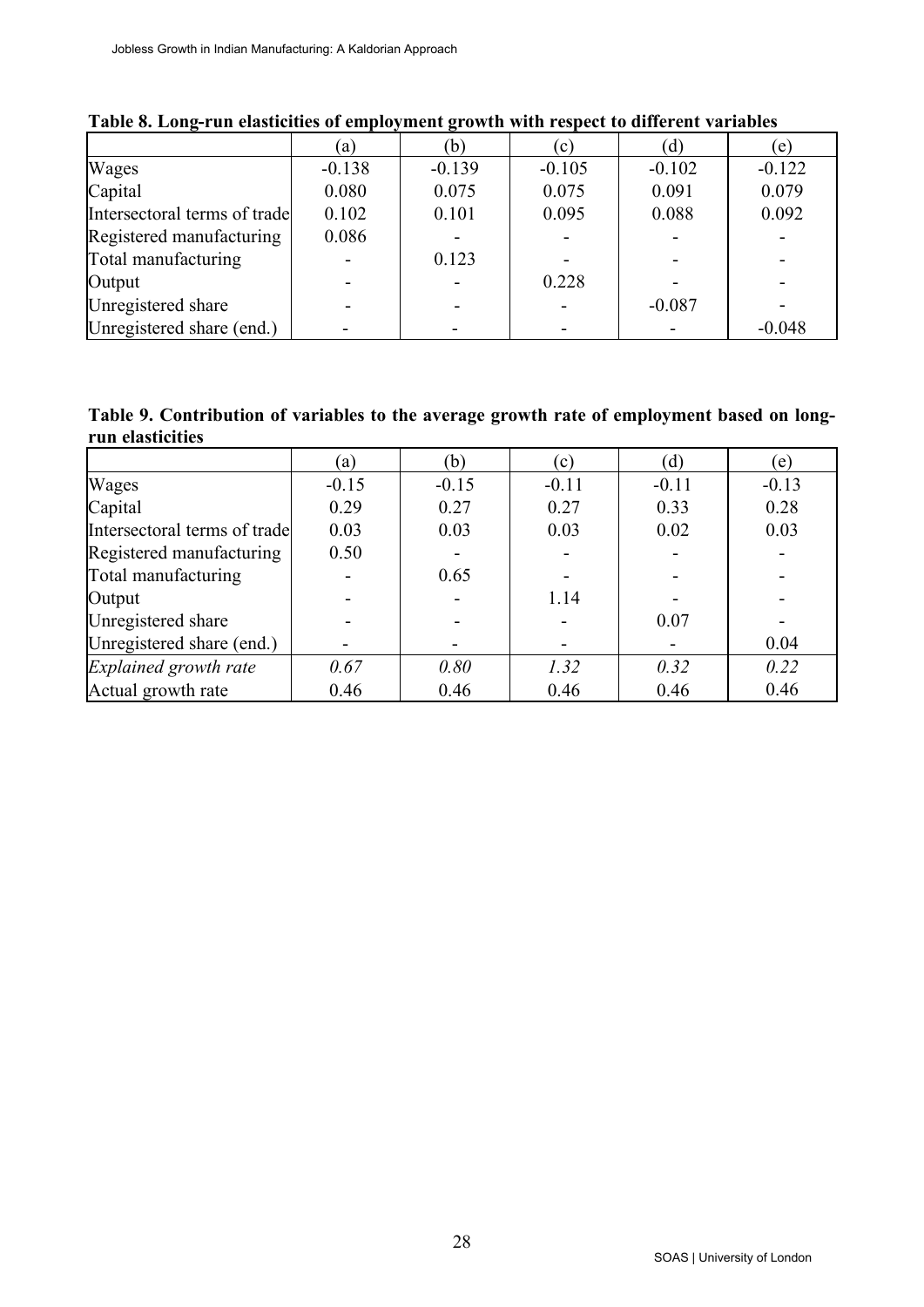#### **References**

- Ahluwalia M. (2000), "Economic Performance of States in Post-Reforms Period", *Economic and Political Weekly,* Vol. 29, No. 10, pp. 1637-1648.
- Ahluwalia M. (2002), "Economic Reforms in India Since 1991: Has Gradualism Worked?" *Journal of Economic Perspectives,* Vol. 16, No. 3, pp. 67-88.
- Ahluwalia I.J. and Rangarajan C. (1989), "A Study of Linkages Between Agriculture and Industry: The Indian Experience", in J.G. Willamson and V.R. Panchmukhl (ed.) "*The Balance Between Industry and Agriculture in Economic Development"*, MacMillan Press, London.
- Ahn S. and Schmidt P. (1995), "Efficient Estimation of Models for Dynamic Panel Data", *Journal of Econometrics,* Vol. 68, pp. 5-27.
- Alessandrini M. and Buccellato T. (2008), "China, India and Russia: Economic Reforms, Structural Change and Regional Disparities", Economics Working Papers No. 97, UCL SSEES, Centre for the Study of Economic and Social Change in Europe, University College London.
- Alessandrini M., Buccellato T. and Scaramozzino P. (2008), "Whither the Indian Union? Regional Disparities and Economic Reforms", *Rivista Italiana degli Economisti,* Vol. 13, No. 3, pp. 367-400.
- Aneesh A. (2000), "Rethinking Migration: High-Skilled Labor Flows from India to the United States", CCSI Working Paper No. 18, The Center for Comparative Immigration Studies, University of California, San Diego.
- Arellano, M., and Bond S. (1991), "Some Tests of Specification for Panel Data: Monte Carlo Evidence and an Application to Employment Equations", *Review of Economic Studies*, Vol. 58, No. 2, pp. 277-297.
- Arellano M. and Bover O. (1995), "Another Look at the Instrumental Variables Estimation of Error-Components Models", *Journal of Econometrics,* Vol. 68, pp. 29-51.
- Basu K. and Maertens A. (2007), "The Pattern and Causes of Economic Growth in India", *Oxford Review of Economic Policy*, Vol. 23, No. 2, pp. 143-167.
- Basu K. and Mallick S. (2008), "When Does Growth Trickle Down to the Poor? The Indian Case", *Cambridge Journal of Economics,* Vol. 32, No. 3, pp. 461-477.
- Bhalotra S.R. (1998) "The Puzzle of Jobless Growth in Indian Manufacturing", *Oxford Bulletin of Economics and Statistics*, Vol. 60, No. 1, pp. 5-31.
- Bhalotra S.R. (2003) "The Impact of Economic Liberalization on Employment and Wages in India", Working Paper No.12, Policy Integration Department, International Labour Office, ILO, Geneva.
- Besley T. and Burgess R. (2004), "Can Labour Regulation Hinder Economic Performance? Evidence form India", *Quarterly Journal of Economics,* Vol. 119, No. 1, pp. 91-134.
- Bhattacharya B.B. and Sakthivel S. (2004), "Regional Growth and Disparity in India: Comparison of Pre- and Post Reform Decades", *Economic and Political Weekly*, Vol. 39, No. 10, pp. 1071–1077.
- Bhaumik S.K., Gangopadhyay S. and Krishnan S. (2006), "Reforms, Entry and Productivity: Some Evidence from the Indian Manufacturing Sector", Working Paper No. 822, The William Davidson Institute, University of Michigan.
- Bhattacharjea A. (2006), "Labour Market Regulation and Industrial Performance in India. A Critical Review of the Empirical Evidence", *The Indian Journal of Labour Economics,* Vol. 49 No. 2, pp. 211-232.
- Bhattacharjea A. and Ray S. (2003), "Surplus Labor in Indian Manufacturing: Evidence from the Annual Survey of Industries", Working Paper Series No. 2003-14, Department of Economics, University of Connecticut.
- Blundell R.W. and Bond S.R. (1998), "Initial Conditions and Moment Restrictions in Dynamic Panel Data Models", *Journal of Econometrics*, 87, 115-143.
- Bolton P. (1997), "A Theory of Trickle-Down Growth and Development", *Review of Economic Studies,* Vol. 64, No. 2, pp. 151-172.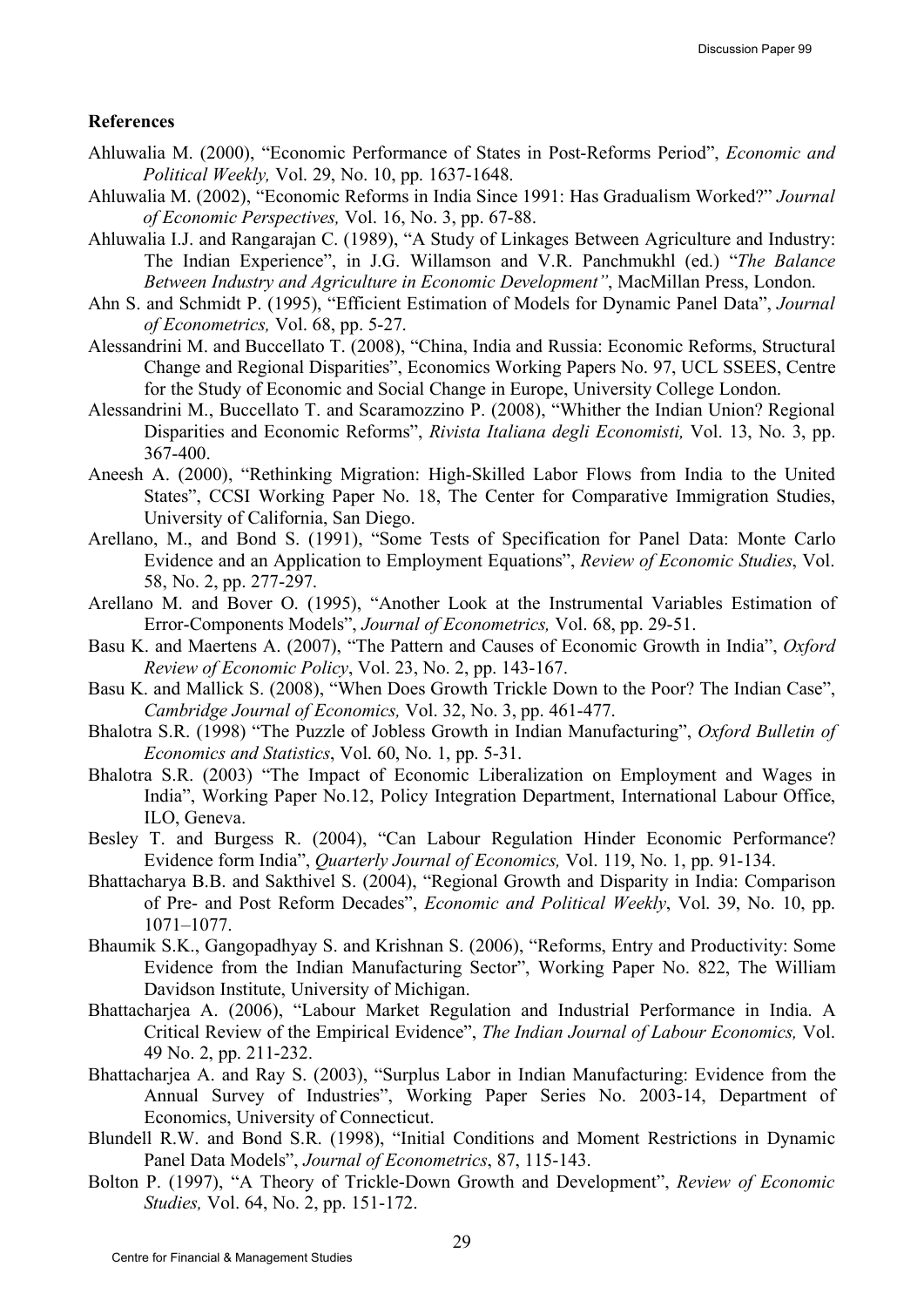- Bond S., Hoeffler A., and Temple J. (2001), "GMM Estimation of Empirical Growth Models", Economic Papers 2001-W21, Economics Group, Nuffield College, University of Oxford.
- Bosworth B., Collins S. and Virmani A. (2007), "Sources of Growth in Indian Economy", NBER Working Paper No. W12901, National Bureau of Economic Research.
- Bowsher C.G. (2002), "On Testing Overidentifying Restrictions in Dynamic Panel Data Models", *Economic Letters,* Vol. 77, pp.211-220.
- Chang H.J. (2003), *Kicking Away the Ladder: Developing Strategy in Historical Perspective,*  Anthem Press, London.
- Chauvin, S., and Lemoine F. (2003) "India Bets on Technology Niches", Centre d'Etudes Prospectives et d'Informations Internationales, Working Paper No. 221.
- Clements K.W. and Selvanathan S. (1994), "Understanding Consumption Patterns", *Empirical Economics,* Vol. 10, pp. 69-110.
- Dasgupta S and Singh A. (2005), "Will Services Be the New Engine of Economic Growth in India?", Center for Business Research, Working Paper No.310, University of Cambridge.
- Dasgupta S. and Singh A. (2006), "Manufacturing, Services and Premature De-Industrialization in Developing Countries: A Kaldorian Empirical Analysis", Working Paper No. 327, Centre for Business Research, University of Cambridge.
- Deb S. (2002), "The Debate on Agriculture-Industry Terms of Trade in India", Working Paper No. 109, CDE, Centre for Development Economics, Department of Economics, Delhi School of Economics.
- Dutt P. (2003), "Labor Market Outcomes and Trade Reforms: the Case of India", in Hasan R. and Mitra D. (ed) *The Impact of Trade on Labor: Issues, Perspectives and Experiences from Developing Asia,* Elsevier Science B.V., North-Holland.
- Dutta D. (2002), "Effects of Globalization on Employment and Poverty in Dualistic Economies: the Case of India", Working Papers No. 8, ASACR, Australia South Asia Research Centre, Research School of Pacific and Asian Studies, The Australian National University.
- Dutta Roy S. (2004), "Employment Dynamics in Indian Industry: Adjustment Lags and the Impact of Job Security Regulations", *Journal of Developing Economics*, Vol. 73, pp. 233-256.
- Echevarria C. (1997), "Changes in Sectoral Composition Associated with Economic Growth", *International Economic Review,* Vol. 38, No. 2, pp. 431-452.
- Erumban A.A. (2009), "Productivity and Unit Labour Cost in Indian Manufacturing: A Comparative Perspective", *Economic and Political Weekly,* Vol. 44, No 15., pp. 39-48-
- Foellmi R. and Zweimuller J. (2008), "Structural Change, Engel's Consumption Cycles and Kaldor's Facts of Economic Growth", *Journal of Monetary Economics,* Vol. 55, No. 7, pp. 1317-1328.
- Grabowski R. and Yoon B.J. (1984), " Intersectoral Terms of Trade, Industrial Labor Supply, and the Classical Model: Early Japanese Experience", *The Developing Economics,* September, pp. 264-273.
- Hamermesh D. (1993), *Labour Demand*, Princeton University Press, Princeton.
- Hansen L. (1982), "Large Sample Proprieties of Generalized Method of Moments Estimators", *Econometrica,* Vol. 50, No. 3, pp. 1029-1054.
- Iscan T.B. (2004), "Understanding Economic Growth and Economic Development", *Review of Income and Wealth,* Vol. 50, No. 4, pp. 585-596.
- ILO (2005), *World Employment Report 2004-05: Employment, Productivity and Poverty Reduction*, International Labour Organization, Geneva.
- ILO (2009), "The Fallout in Asia: Assessing Labour Market Impacts and National Policy Responses to the Global Financial Crisis", ILO Regional Office for Asia and the Pacific.
- Joshi S. (2004), "Tertiary Sector-Driven Growth in India: Impact on Employment and poverty", *Economic and Political Weekly,* Vol. 39, No. 37, pp. 4175-4178.
- Kaldor N. (1967), *Strategic Factors in Economic Development*, Cornell University Press, Ithaca, NY.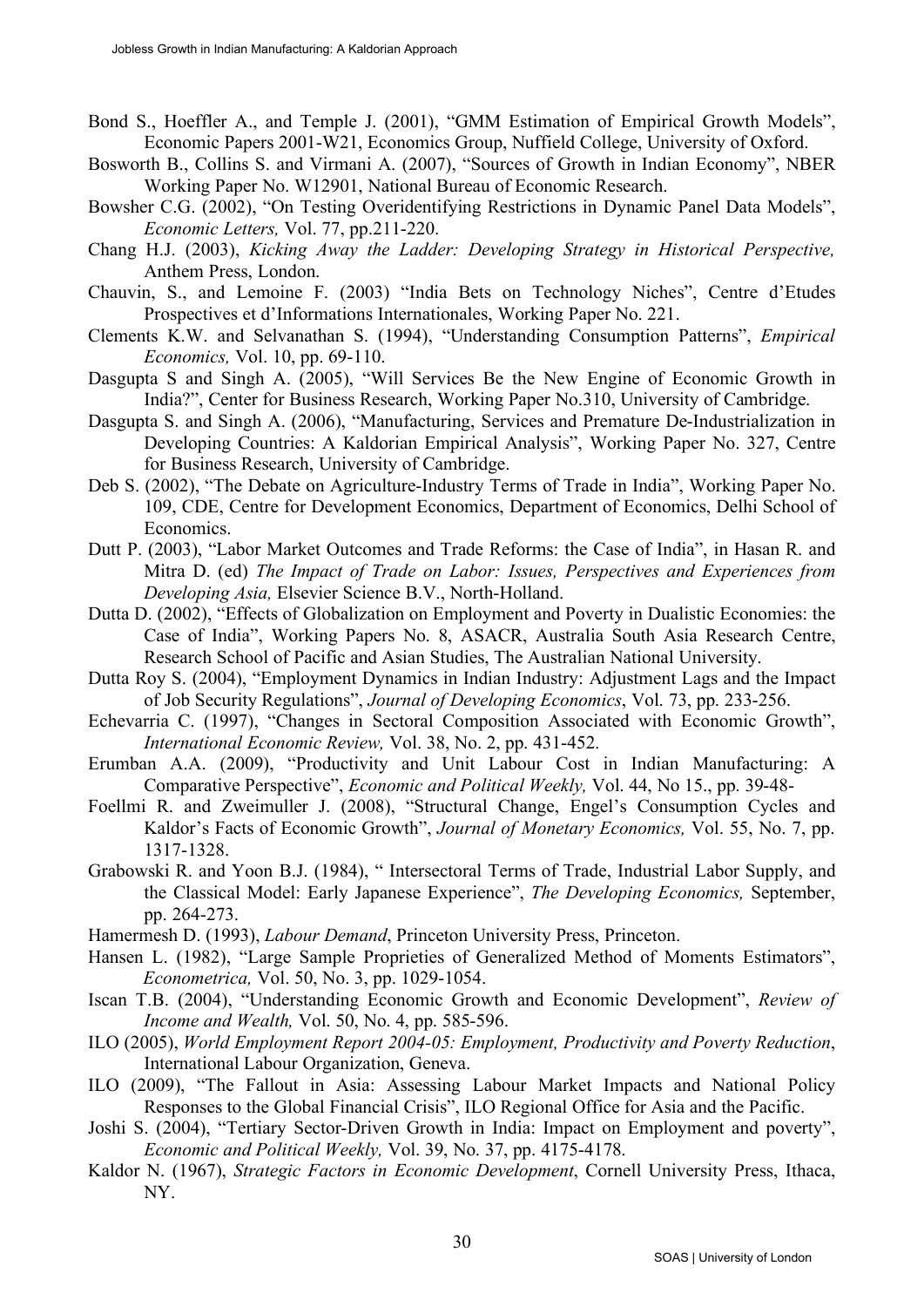- Kaldor N. (1975), "What is Wrong with Economic Theory", *Quarterly Journal of Economics,*  August.
- Kaldor N. (1979), "Equilibrium Theory and Growth Theory", in *Economic and Human Welfare: Essays in Honour of Tibor Scitovsky,* (ed.), Baskia M., Academic Press.
- Khan A.R. (2007), "Asian Experience on Growth, Employment and Poverty An Overview with Special Reference to the Findings of Some Recent Case Studies", UNDP Regional Centre in Colombo, International Labour Office, Geneva.
- Kochhar K., Kumar U., Rajan R., Subramanian A. and Tokatlidis I. (2006), "India's Pattern of Development: What Happened, What Follows?", *Journal of Monetary Economics,* Vol. 53, No. 2, pp. 981-1019.
- Kohli A. (2006*a*), 'Politics of Economic Growth in India, 1980–2005. Part I: The 1980s', *Economic and Political Weekly*, Vol. 41, No. 13, pp. 1251–1259.
- Kohli A. (2006*b*), 'Politics of Economic Growth in India, 1980–2005. Part II: The 1990s and Beyond', *Economic and Political Weekly*, Vol. 41, No.14, pp. 1361–1370.
- Layard P.R.G. and Nickell S.J. (1986), " Unemployment in Britain", *Economica*, Vol. 53, pp. 121- 169.
- Manas K., Jaiswal A., Shah N. and Mahal A. (2008). "High-End Physician Migration from India", *Bulletin of the World Health Organization*, Vol. 86, No. 1, pp. 40-45.
- Majumder R. and Mukherjee D. (2007), "State Intervention and Labour Market in India: Issues and Options", in K.K. Bagchi (ed.) *State, Labour and Development: An Indian Perspective,*  Abhjeet Publications, New Delhi.
- Mathur A. (1990), "The Interface of Agriculture and Industrial Growth in the Development Process: Some Facets of the Indian Experience", *Development and Change,* Vol. 21, No. 2, pp. 247- 280.
- Mitra A. (2006), "Labour Market Mobility of Low Income Households", *Economic and Political Weekly,* Vol. 41, No. 21, pp. 2123-2130.
- Mitra A. and Murayama M. (2008), "Rural to Urban Migration: A District Level Analysis for India", IDE Discussion Paper No. 137, Institute of Developing Economies, Japan External Trade Organization.
- Mitra D. and Ural B.P. (2007), "Indian Manufacturing: A Slow Sector in a Rapidly Growing Economy", World Bank Policy Research Working Paper 4233, World Bank.
- NCEUS (2007), "Report on Conditions of Work and Promotion of Livelihoods in the Unorganised Sector", National Commission for Enterprises in the Unorganised Sectors, New Delhi.
- Nickell S.J. and Wadhwani W. (1991), "Employment Determination in British Industry: Investigations Using Micro Data", *Review of Economic Studies,* Vol. 58, pp. 955-969.
- NSSO (2003), "Condition of Urban Slums 2002", NSS 58<sup>th</sup> Round, National Sample Survey Organisation, Ministry of Statistics and Programme Implementation Government of India.
- NSSO (2007*a*), "Household Consumer Expenditure Among Socio-Economic Groups: 2004-2005", NSS 61<sup>st</sup> Round, National Sample Survey Organisation, Ministry of Statistics and Programme Implementation Government of India.
- NSSO (2007*b*), "Nutritional Intake in India 2004-2005", NSS 61<sup>st</sup> Round, National Sample Survey Organisation, Ministry of Statistics and Programme Implementation Government of India.
- NSSO (2008), "Employment and Unemployment Situation in India 2005-05", NSS 62<sup>nd</sup> Round, National Sample Survey Organisation, Ministry of Statistics and Programme Implementation Government of India.
- Oshima H. (1981), "A. Lewis' Dualistic Theory and Postwar Asian Growth", *Malayan Economic Review,* Vol. 26, No. 2.
- Panagariya A. (2004), "India in the 1980s and 1990s: A Triumph of Reforms", IMF Working Paper, WP/04/43.
- Pieper U. (2003), "Sectoral Regularities of Productivity Growth in Developing Countries A Kaldorian Interpretation", *Cambridge Journal of Economics,* Vol. 27, pp. 831-850.